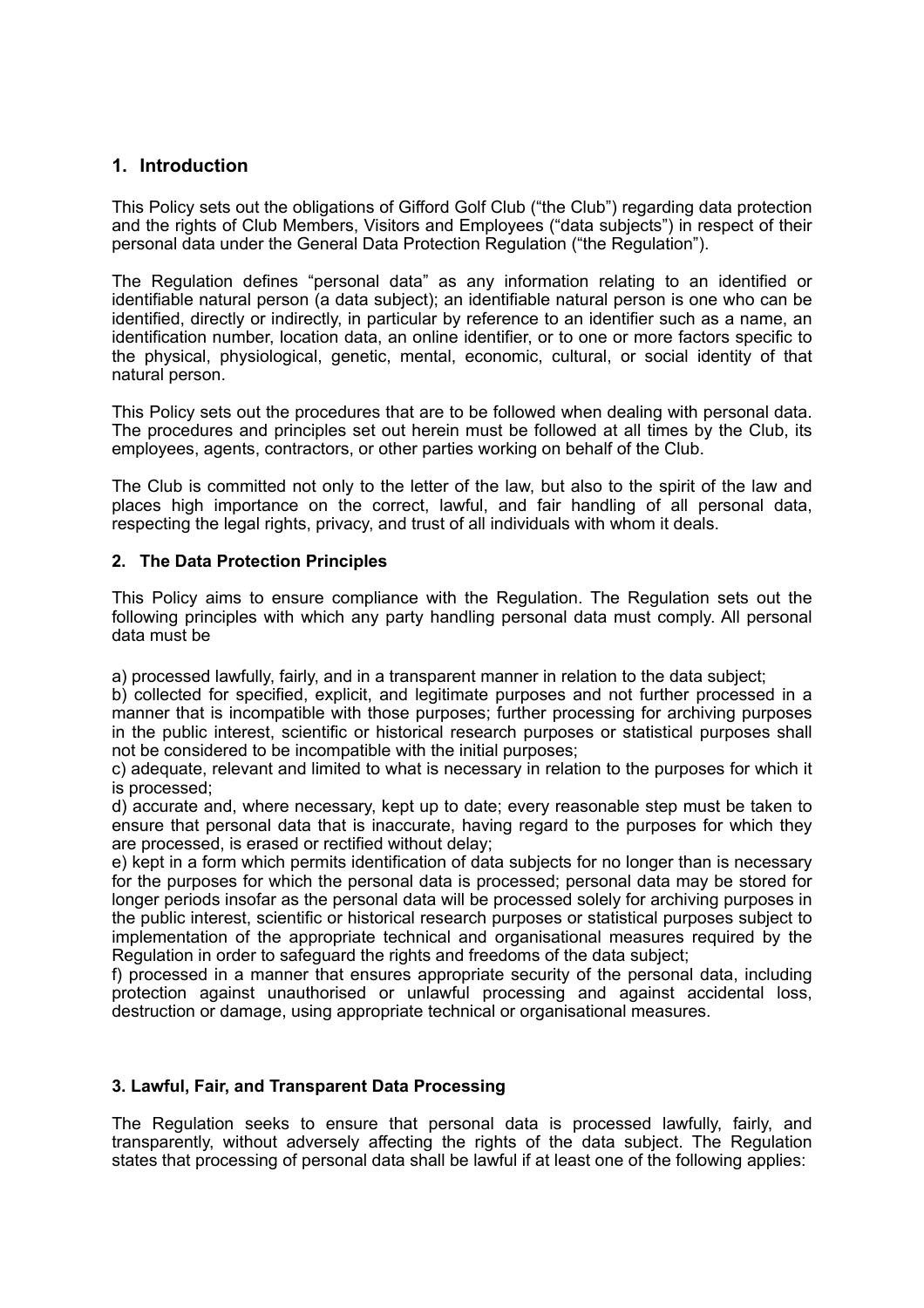a) the data subject has given consent to the processing of his or her personal data for one or more specific purposes;

b) processing is necessary for the performance of a contract to which the data subject is a party or in order to take steps at the request of the data subject prior to entering into a contract;

c) processing is necessary for compliance with a legal obligation to which the controller is subject;

d) processing is necessary to protect the vital interests of the data subject or of another natural person;

e) processing is necessary for the performance of a task carried out in the public interest or in the exercise of official authority vested in the controller;

f) processing is necessary for the purposes of the legitimate interests pursued by the controller or by a third party, except where such interests are overridden by the fundamental rights and freedoms of the data subject which require protection of personal data, in particular where the data subject is a child.

### 4. **Processed for Specified, Explicit and Legitimate Purposes**

4.1 The Club collects and processes the personal data set out in Part 21 of this Policy. This may include personal data received directly from data subjects (for example, contact details used when a data subject communicates with us) and data received from third parties (for example, HMRC tax codes).

4.2 The Club only processes personal data for the specific purposes set out in Part 21 of this Policy (or for other purposes expressly permitted by the Regulation). The purposes for which we process personal data will be informed to data subjects at the time that their personal data is collected, where it is collected directly from them, or as soon as possible (not more than one calendar month) after collection where it is obtained from a third party.

4.3 The Club recognising the different characteristics applicable to the differing data subjects and purposes of processing, as set out in Part 21.

The following reasons for processing data apply.

(a) Adult memberships - The Club processes the personal data recognising the Legitimate Interests of the membership, and has completed a Legitimate Interests Assessment - Appendix A.

(b) Adult members assisting with Junior golf development - In respect of these members completing a Child Protection Disclosure application, a copy of this application will be retained to meet legal obligations.

(c) Junior Memberships - The Club will only process the data of junior members (under age 17) with the consent of the parent or guardian of the child.

(d) Visitors - The Club will seek the consent of playing visitors to process their data for within a two year limited period.

(e) Members/Visitors - any accidents, either on the course or in the Clubhouse, will be reported under the Clubs health & safety procedures, with any medical information retained by the Club in the interests of the member/visitor concerned.

(f) Employees - The Club processes the personal data under the contract of employment.

#### **5. Adequate, Relevant and Limited Data Processing**

The Club will only collect and process personal data for and to the extent necessary for the specific purpose(s) informed to data subjects as under Part 4, above.

### **6. Accuracy of Data and Keeping Data Up To Date**

The Club aims to ensure that all personal data collected and processed is kept accurate and up-to-date. Data subjects will be reminded annually to advise the Club of any changes to the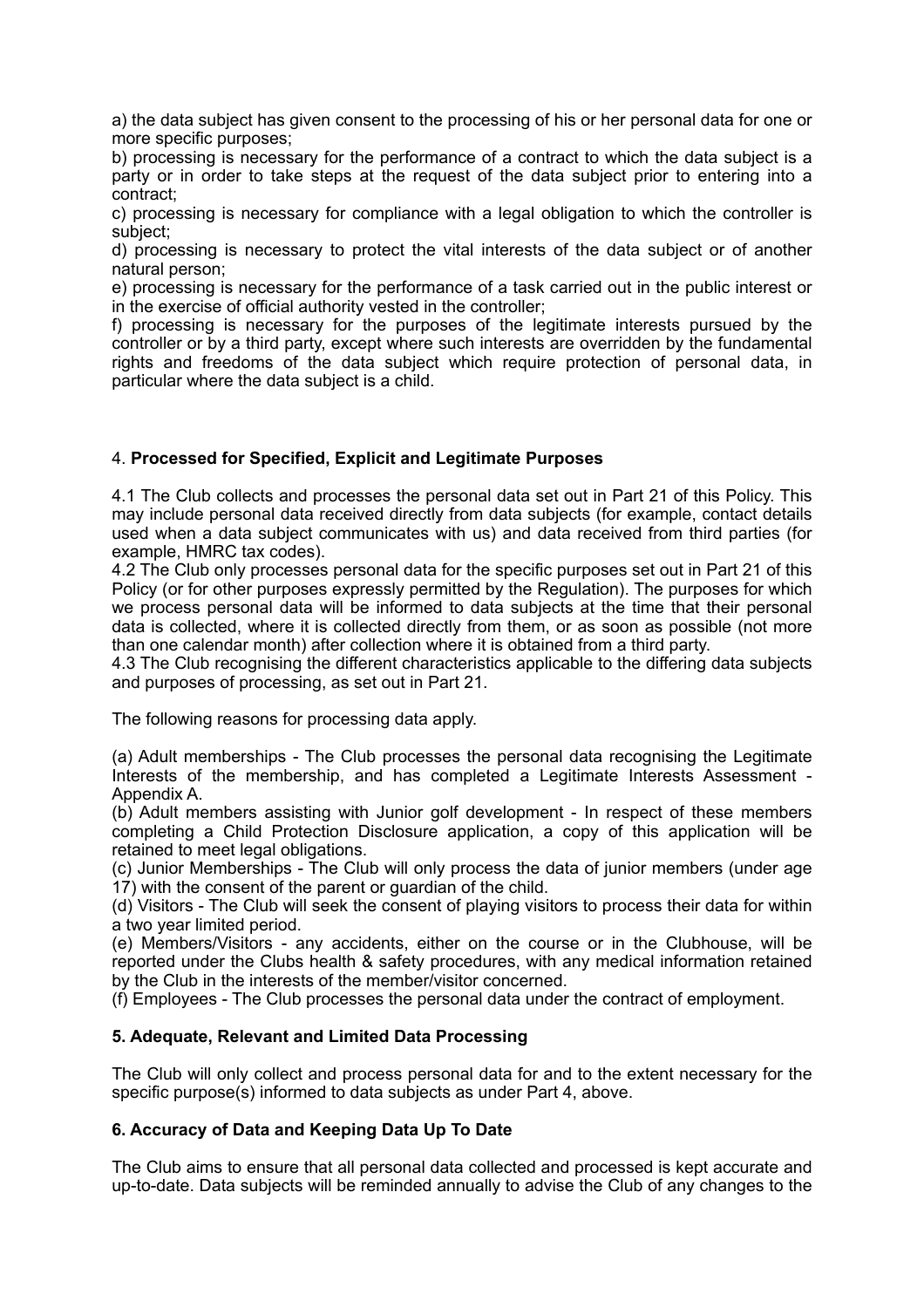personal data held in the Club records, and will be encouraged to check and amend their personal details using the Club Hub on the Club website. Where any inaccurate or out-ofdate data is found, all reasonable steps will be taken without delay to amend or erase that data, as appropriate.

## **7. Timely Processing**

The Club shall not keep personal data for any longer than is necessary in light of the purposes for which that data was originally collected and processed. When the data is no longer required, all reasonable steps will be taken to erase it without delay.

### **8. Secure Processing**

The Club shall ensure that all personal data collected and processed is kept secure and protected against unauthorised or unlawful processing and against accidental loss, destruction or damage. Further details of the data protection and organisational measures which shall be taken are provided in Parts 22 and 23 of this Policy.

## 9. **Accountability**

9.1 The Club will not appoint a data protection officer, as defined in the Regulation. 9.2 Club Manager shall keep written internal records of all personal data collection, holding, and processing, which shall incorporate the following information:

a) The name and details of any applicable third party data controllers and any applicable third party data processors;

b) The purposes for which the Club processes personal data;

c) Details of the categories of personal data collected, held, and processed by the Club; and the categories of data subject to which that personal data relates;

d) Details (and categories) of any third parties that will receive personal data from the Club;

e) Details of any transfers of personal data to non-EEA countries including all mechanisms and security safeguards;

f) Details of how long personal data will be retained by the Club; and

g) Detailed descriptions of all technical and organisational measures taken by the Club to ensure the security of personal data.

### **10. Privacy Impact Assessments**

The Club shall carry out Privacy Impact Assessments when and as required under the Regulation. Privacy Impact Assessments shall be overseen by the Club Manager and shall address the following areas of importance:

10.1 The purpose(s) for which personal data is being processed and the processing operations to be carried out on that data;

10.2 Details of the legitimate interests being pursued by the Club;

10.3 An assessment of the necessity and proportionality of the data processing with respect to the purpose(s) for which it is being processed;

10.4 An assessment of the risks posed to individual data subjects; and

10.5 Details of the measures in place to minimise and handle risks including safeguards, data security, and other measures and mechanisms to ensure the protection of personal data, sufficient to demonstrate compliance with the Regulation.

### **11. The Rights of Data Subjects**

The Regulation sets out the following rights applicable to data subjects:

a) The right to be informed: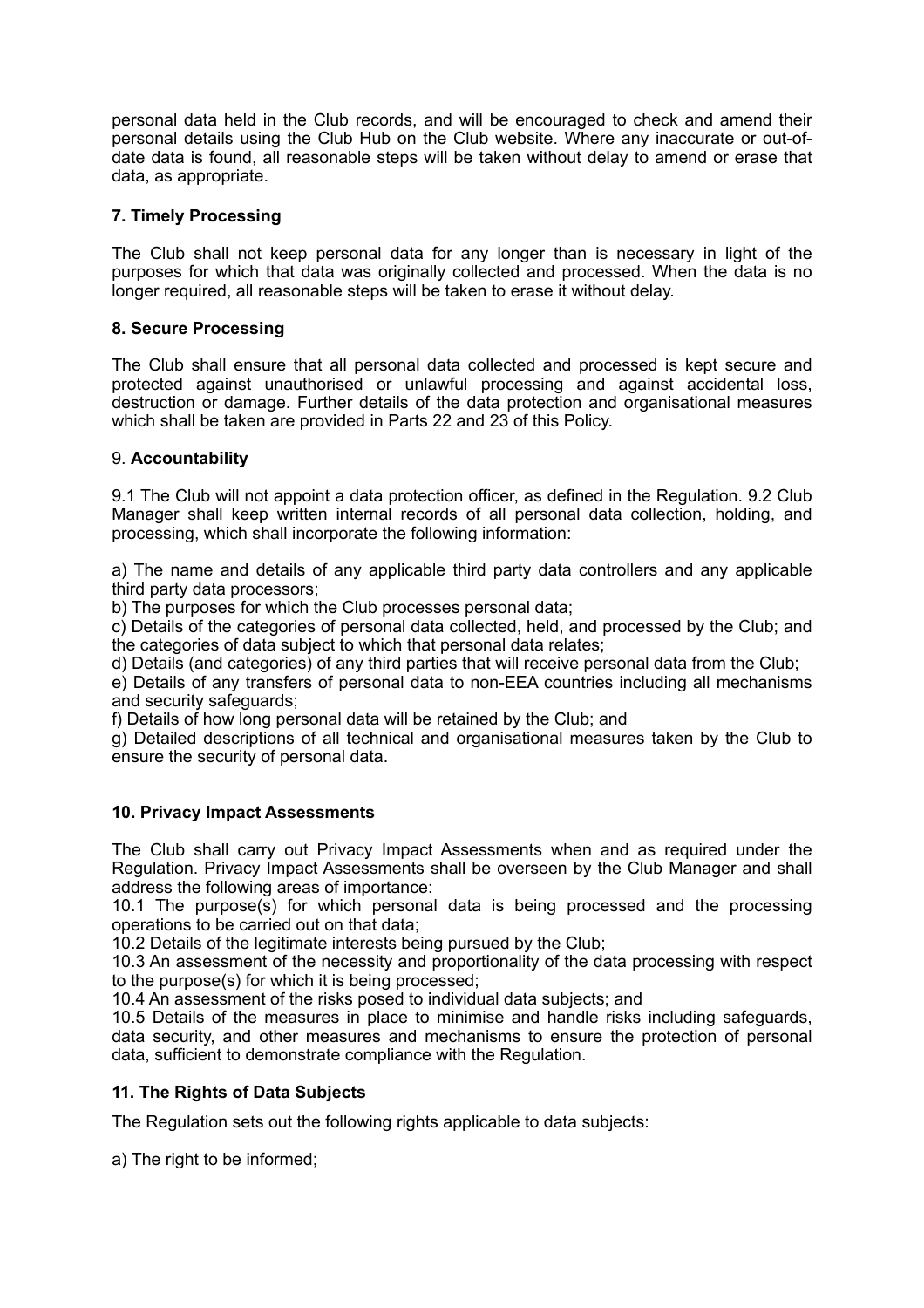b) The right of access;

c) The right to rectification:

d) The right to erasure (also known as the 'right to be forgotten');

e) The right to restrict processing;

f) The right to data portability;

g) The right to object;

h) Rights with respect to automated decision-making and profiling.

## **12. Keeping Data Subjects Informed**

12.1 The Club shall ensure that the following information is provided to every data subject when personal data is collected:

a) Details of the Club including, but not limited to, the identity of any appointed Data Protection Officer;

b) The purpose(s) for which the personal data is being collected and will be processed (as detailed in Part 21 of this Policy) and the legal basis justifying that collection and processing; c) Where applicable, the legitimate interests upon which the Club is justifying its collection and processing of the personal data;

d) Where the personal data is not obtained directly from the data subject, the categories of personal data collected and processed;

e) Where the personal data is to be transferred to one or more third parties, details of those parties;

f) Where the personal data is to be transferred to a third party that is located outside of the European Economic Area (the "EEA"), details of that transfer, including but not limited to the safeguards in place (see Part 24 of this Policy for further details concerning such third country data transfers);

g) Details of the length of time the personal data will be held by the Club, normally:- - In the event that a member resigns from the Club, the personal data will be held until the Club Accounts have been completed for the accounting period covering the last subscription payment from the ex-member; - in the event that an employee leaves employment, the personal data will be retained for up to 7 years from the date of leaving employment of the Club. - data in respect of visitors and guests will be kept for up to 2 years after the date of temporarily joining the Club (in terms of the Club Constitution), and will then be deleted, unless the visitor or guest has consented that the data be retained by the Club for future communications.

h) Details of the data subject's rights under the Regulation;

i) Details of the data subject's right to withdraw their consent to the Club's processing of their personal data at any time;

j) Details of the data subject's right to complain to the Information Commissioner's Office (the 'supervisory authority' under the Regulation);

k) Where applicable, details of any legal or contractual requirement or obligation necessitating the collection and processing of the personal data and details of any consequences of failing to provide it;

l) Details of any automated decision-making that will take place using the personal data (including but not limited to profiling), including information on how decisions will be made, the significance of those decisions and any consequences.

12.2 The information set out above in Part 12.1 shall be provided to the data subject at the following applicable time:

12.2.1 Where the personal data is obtained from the data subject directly, at the time of collection;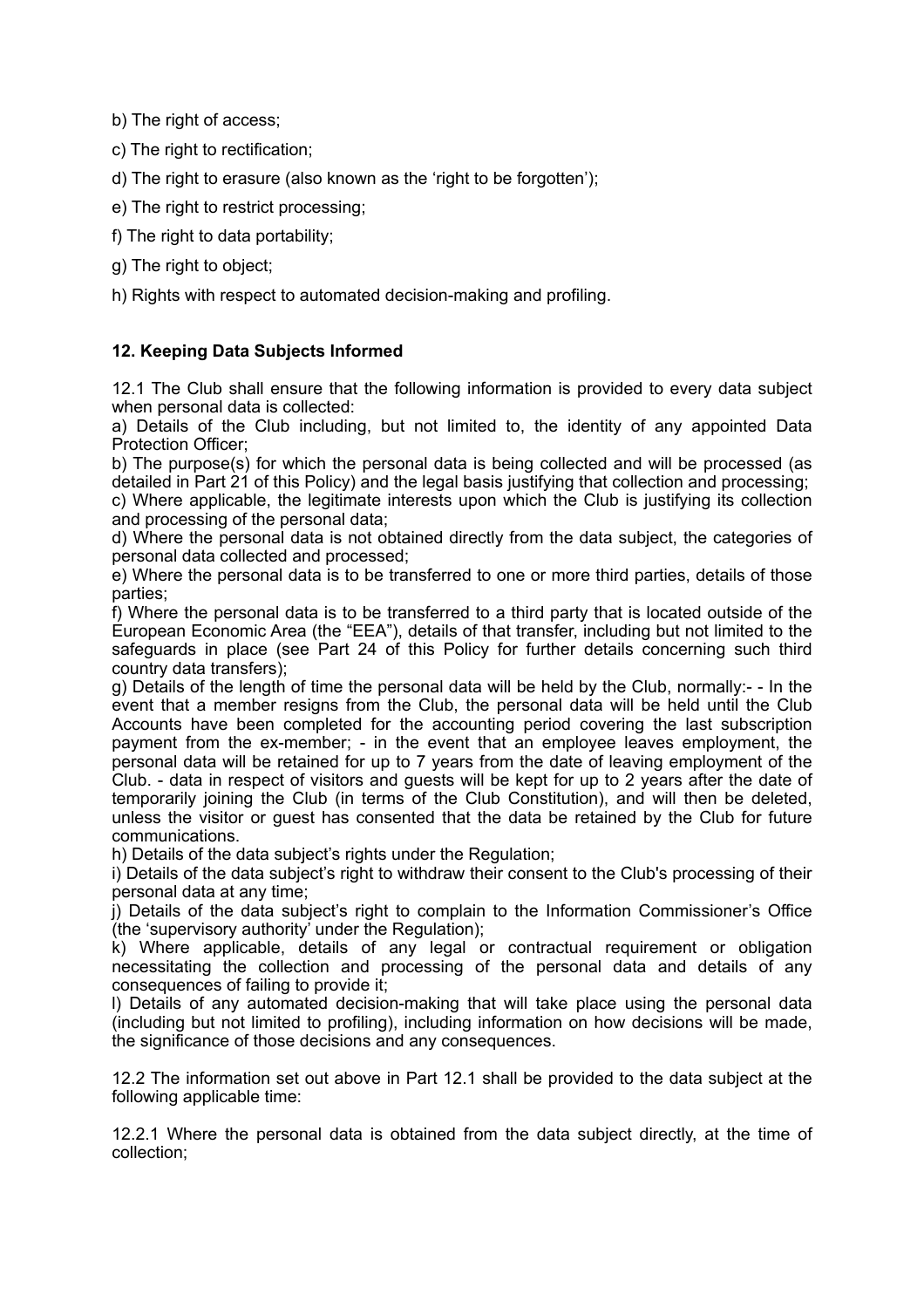12.2.2 Where the personal data is not obtained from the data subject directly (i.e. from another party):

a) If the personal data is used to communicate with the data subject, at the time of the first communication; or

b) If the personal data is to be disclosed to another party, before the personal data is disclosed; or

c) In any event, not more than one month after the time at which the Club obtains the personal data.

### 13. **Data Subject Access**

13.1 A data subject may make a subject access request ("SAR") at any time to find out more about the personal data which the Club holds about them. The Club is normally required to respond to SARs within one month of receipt (this can be extended by up to two months in the case of complex and/or numerous requests, and in such cases the data subject shall be informed of the need for the extension).

13.2 All subject access requests received must be forwarded to the Club Manager, and data subjects will be advised of the contact details to enable such contact.

13.3 The Club does not charge a fee for the handling of normal SARs. The Club reserves the right to charge reasonable fees for additional copies of information that has already been supplied to a data subject, and for requests that are manifestly unfounded or excessive, particularly where such requests are repetitive.

### **14. Rectification of Personal Data**

14.1 If a data subject informs the Club that personal data held by the Club is inaccurate or incomplete, requesting that it be rectified, the personal data in question shall be rectified, and the data subject informed of that rectification, within one month of receipt the data subject's notice (this can be extended by up to two months in the case of complex requests, and in such cases the data subject shall be informed of the need for the extension).

14.2 In the event that any affected personal data has been disclosed to third parties, those parties shall be informed of any rectification of that personal data.

#### 15. **Erasure of Personal Data**

15.1 Data subjects may request that the Club erases the personal data it holds about them in the following circumstances:

a) It is no longer necessary for the Club to hold that personal data with respect to the purpose for which it was originally collected or processed. The data subject wishes to withdraw their consent to the Club holding and processing their personal data;

b) The data subject objects to the Club holding and processing their personal data (and there is no overriding legitimate interest to allow the Club to continue doing so) (see Part 18 of this Policy for further details concerning data subjects' rights to object);

c) The personal data has been processed unlawfully;

d) The personal data needs to be erased in order for the Club to comply with a particular legal obligation;

15.2 Unless the Club has reasonable grounds to refuse to erase personal data, all requests for erasure shall be complied with, and the data subject informed of the erasure, within one month of receipt of the data subject's request (this can be extended by up to two months in the case of complex requests, and in such cases the data subject shall be informed of the need for the extension).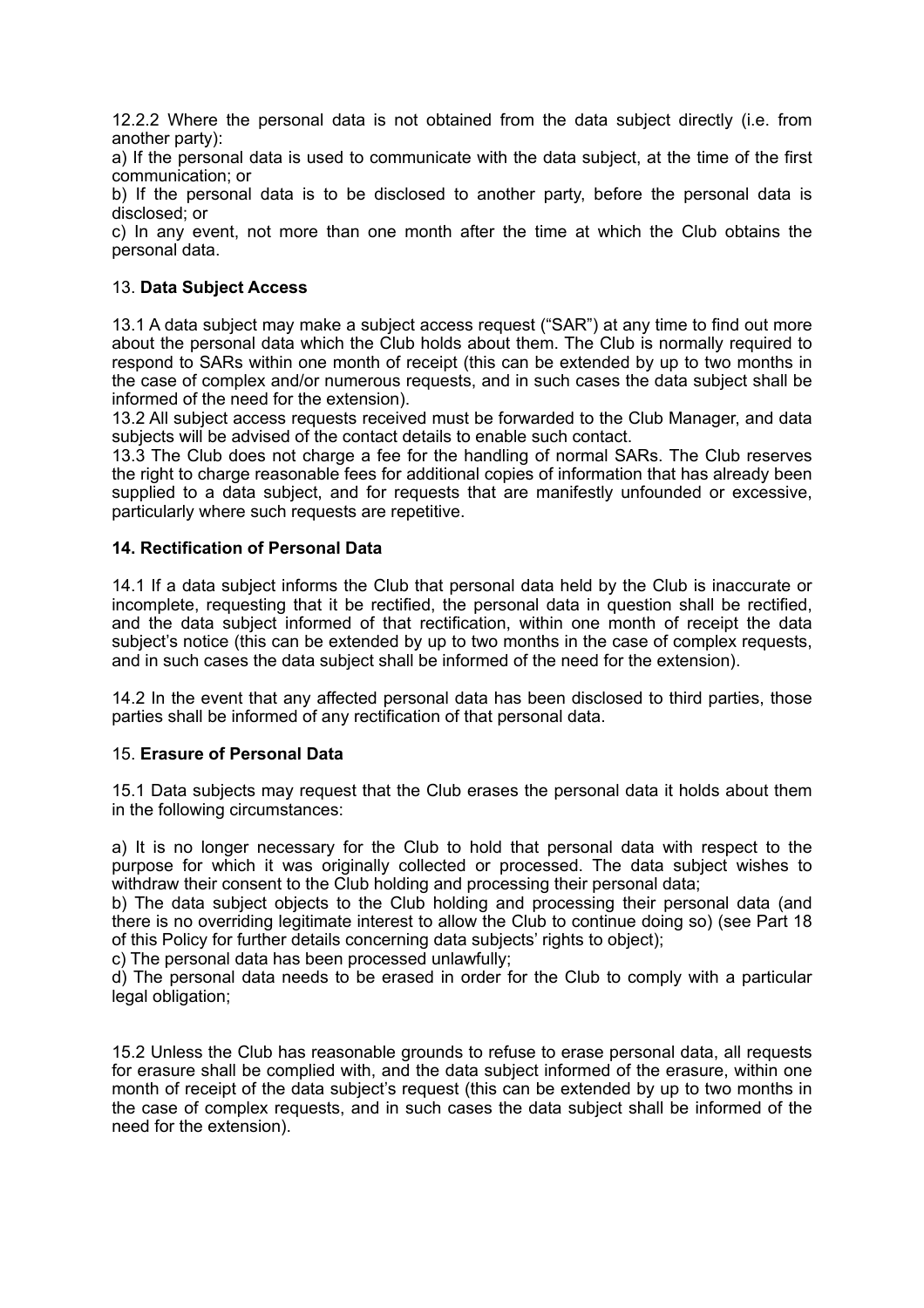15.3 In the event that any personal data that is to be erased in response to a data subject request has been disclosed to third parties, those parties shall be informed of the erasure (unless it is impossible or would require disproportionate effort to do so).

## **16. Restriction of Personal Data Processing**

16.1 Data subjects may request that the Club ceases processing the personal data it holds about them. If a data subject makes such a request, the Club shall retain only the amount of personal data pertaining to that data subject that is necessary to ensure that no further processing of their personal data takes place.

16.2 In the event that any affected personal data has been disclosed to third parties, those parties shall be informed of the applicable restrictions on processing it (unless it is impossible or would require disproportionate effort to do so).

### 17. **Data Portability**

The Club does not process personal data using automated means.

### 18. **Objections to Personal Data Processing**

18.1 Data subjects have the right to object to the Club processing their personal data based on legitimate interests (including profiling), direct marketing (including profiling).

18.2 Where a data subject objects to the Club processing their personal data based on its legitimate interests, the Club shall cease such processing forthwith, unless it can be demonstrated that the Club's legitimate grounds for such processing override the data subject's interests, rights and freedoms; or the processing is necessary for the conduct of legal claims.

18.3 Where a data subject objects to the Club processing their personal data for direct marketing purposes, the Club shall cease such processing forthwith.

### 19. **Automated Decision-Making**

The Club does not use personal data for the purposes of automated decision-making.

### **20. Profiling**

The Club does not use personal data for profiling purposes.

### **21. Personal Data**

The following personal data may be collected, held, and processed by the Club:

#### **Members -** to participate in the activities of the Club

a) Full name, gender and date of birth;

b) Contact details including home address, telephone number, mobile number and email address;

c) Members banking details, including bank sort code and bank account number;

d) If submitted, the members photograph to be added onto the Club website;

e) If relevant, a copy of any child protection Disclosure Application;

f) Golfing competition participation results and golfing handicap;

#### **Guests & Visitors -** to invite previous visitors to return to the Club

g) Full name, gender and date of birth;

h) Date of temporary membership;

i) Amount of green fee;

j) Contact details including home address, telephone number, mobile number and email address;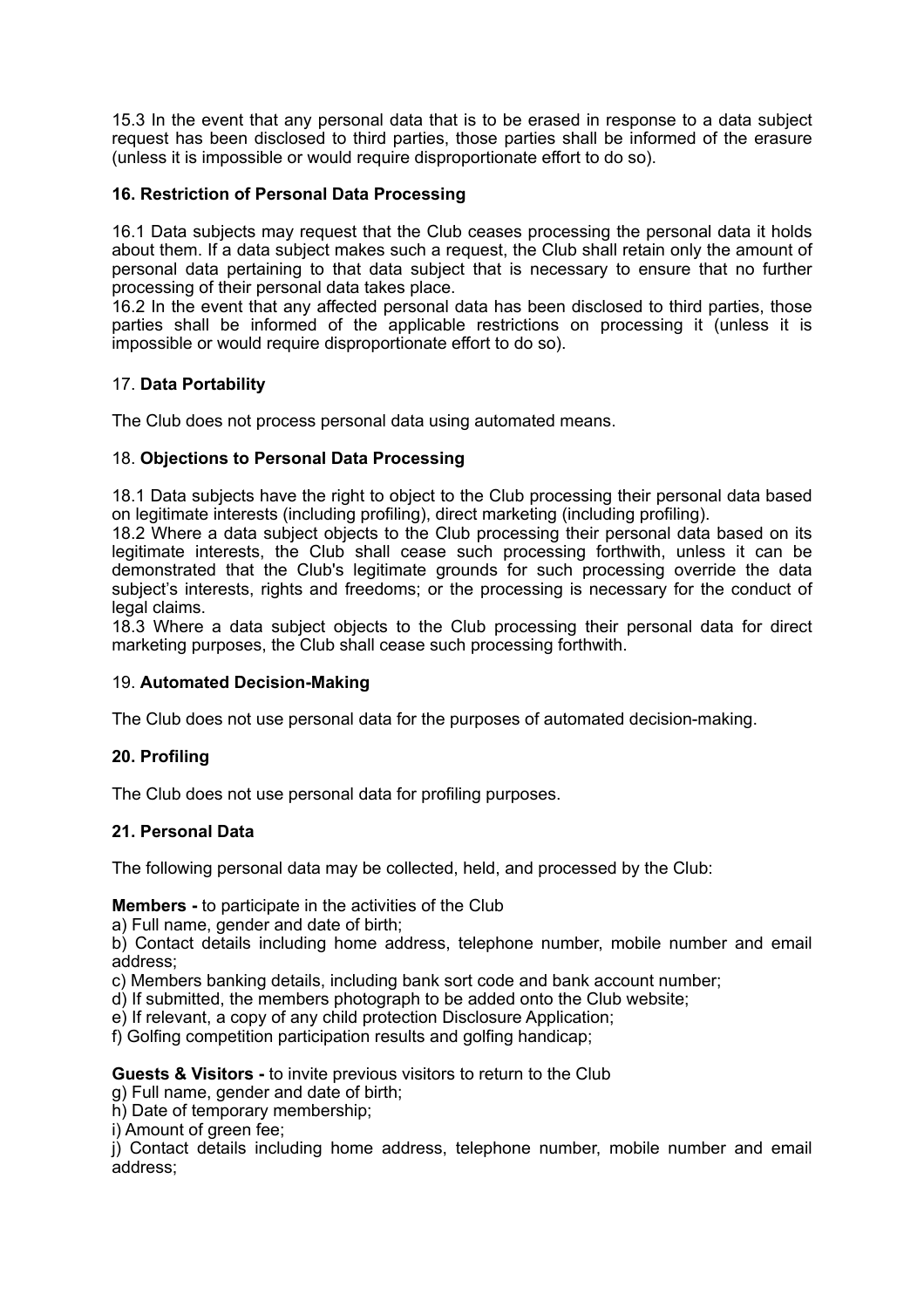**Employees -** within contracts of employment

k) Full name, gender and date of birth;

l) Contact details including home address, telephone number, mobile number and email address;

m) Employees banking details, including bank sort code and bank account number;

n) National Insurance number and HMRC tax codes;

o) Level of personal contributions to the Club's pension scheme

### **22. Data Protection Measures**

The Club shall ensure that all its employees, agents, contractors, or other parties working on its behalf comply with the following when working with personal data

a) All emails containing personal data must be pass word protected.

b) Where any personal data is to be erased or otherwise disposed of for any reason (including where copies have been made and are no longer needed), it should be securely deleted and disposed of. Hardcopies should be shredded, and electronic copies should be deleted securely.

c) Personal data may be transmitted over secure networks only; transmission over unsecured networks is not permitted in any circumstances;

d) Where Personal data is to be transferred in hardcopy form it should be passed directly to the recipient.

e) No personal data may be shared informally.

f) All hardcopies of personal data, along with any electronic copies stored on physical, removable media should be stored securely in a locked box, drawer, cabinet or similar;

g) No personal data may be transferred to any employees, agents, contractors, or other parties, whether such parties are working on behalf of the Club or not, without the authorisation of the Club Manager;

h) Personal data must be handled with care at all times and should not be left unattended or on view to unauthorised employees, agents, sub-contractors or other parties at any time;

i) If personal data is being viewed on a computer screen and the computer in question is to be left unattended for any period of time, the user must lock the computer and screen before leaving it;

j) No personal data should be stored on any mobile device (including, but not limited to, laptops, tablets and smartphones), whether such device belongs to the Club.

k) All personal data stored electronically should be backed up with backups stored offsite. All backups should be encrypted.

l) All electronic copies of personal data should be stored securely using passwords and data encryption (where available for banking and financial transmissions);

m) All passwords used to protect personal data should be changed regularly and should not use words or phrases that can be easily guessed or otherwise compromised.

Under no circumstances should any passwords be written down or shared between any employees, agents, contractors, or other parties working on behalf of the Club, irrespective of seniority or department. If a password is forgotten, it must be reset using the applicable method

n) Personal data held by the Club will only be used to provide data subjects with information regarding Club services, including events and services which are sub-contracted to a 3rd party, eg the professional shop and clubhouse catering services.

### **23. Organisational Measures**

The Club shall ensure that the following measures are taken with respect to the collection, holding, and processing of personal data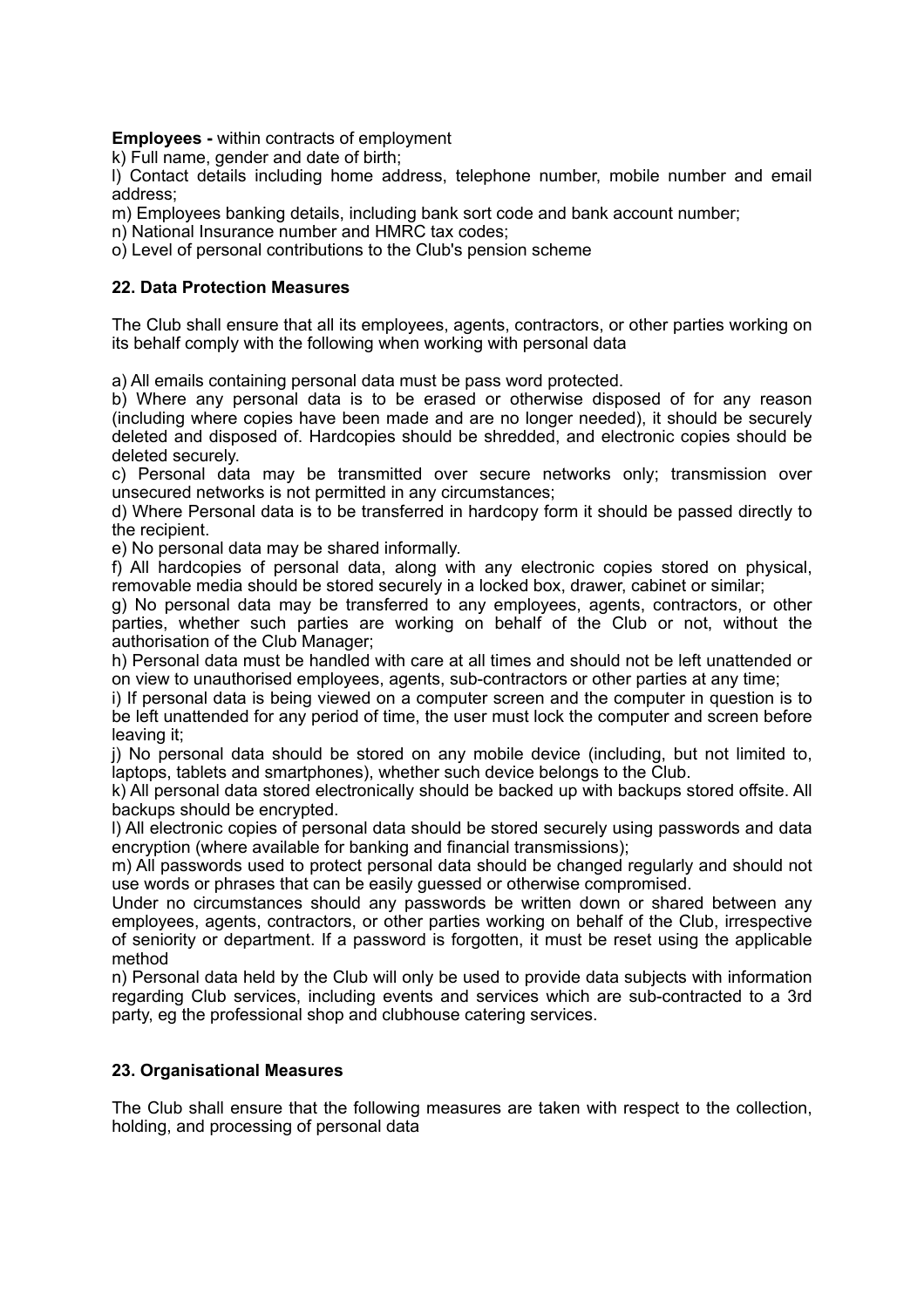a) Office employees, agents, contractors, or other parties working on behalf of the Club shall be made fully aware of both their individual responsibilities and the Club's responsibilities under the Regulation and under this Policy, and shall be provided with a copy of this Policy;

b) Only employees, agents, sub-contractors, or other parties working on behalf of the Club that need access to, and use of, personal data in order to carry out their assigned duties correctly shall have access to personal data held by the Club;

c) Those employees, agents, contractors, or other parties working on behalf of the Club handling personal data will be appropriately trained to do so;

d) All employees, agents, contractors, or other parties working on behalf of the Club handling personal data will be appropriately supervised;

e) Methods of collecting, holding and processing personal data shall be regularly evaluated and reviewed;

f) The performance of those employees, agents, contractors, or other parties working on behalf of the Club handling personal data shall be regularly evaluated and reviewed;

g) All employees, agents, contractors, or other parties working on behalf of the Club handling personal data will be bound to do so in accordance with the principles of the Regulation and this Policy by contract;

h) All agents, contractors, or other parties working on behalf of the Club handling personal data must ensure that any and all of their employees who are involved in the processing of personal data are held to the same conditions as those relevant employees of the Club arising out of this Policy and the Regulation;

i) Where any agent, contractor or other party working on behalf of the Club handling personal data fails in their obligations under this Policy that party shall indemnify and hold harmless the Club against any costs, liability, damages, loss, claims or proceedings which may arise out of that failure.

j) Where the Club operates CCTV, this will be organised and controlled under a separate Club CCTV Policy, and following the guidelines produced by the Information Commissioners Office (as amended from time to time).

24. **Transferring Personal Data to a Country Outside the EEA** (For the purposes of these clauses, EEA means European Economic Area plus UK in the event that the UK leaves the EU.)

a) The transfer is to a country, territory, or one or more specific sectors in that country (or an international organisation), that the European Commission has determined ensures an adequate level of protection for personal data;

b) The transfer is to a country (or international organisation) which provides appropriate safeguards in the form of a legally binding agreement between public authorities or bodies; binding corporate rules; standard data protection clauses adopted by the European Commission; compliance with an approved code of conduct approved by a supervisory authority (e.g. the Information Commissioner's Office); certification under an approved certification mechanism (as provided for in the Regulation); contractual clauses agreed and authorised by the competent supervisory authority; or provisions inserted into administrative arrangements between public authorities or bodies authorised by the competent supervisory authority;

c) The transfer is made with the informed consent of the relevant data subject(s);

d) The transfer is necessary for the performance of a contract between the data subject and the Club (or for pre-contractual steps taken at the request of the data subject);

e) The transfer is necessary for important public interest reasons;

f) The transfer is necessary for the conduct of legal claims;

g) The transfer is necessary to protect the vital interests of the data subject or other individuals where the data subject is physically or legally unable to give their consent; or

h) The transfer is made from a register that, under UK or EU law, is intended to provide information to the public and which is open for access by the public in general or otherwise to those who are able to show a legitimate interest in accessing the register.